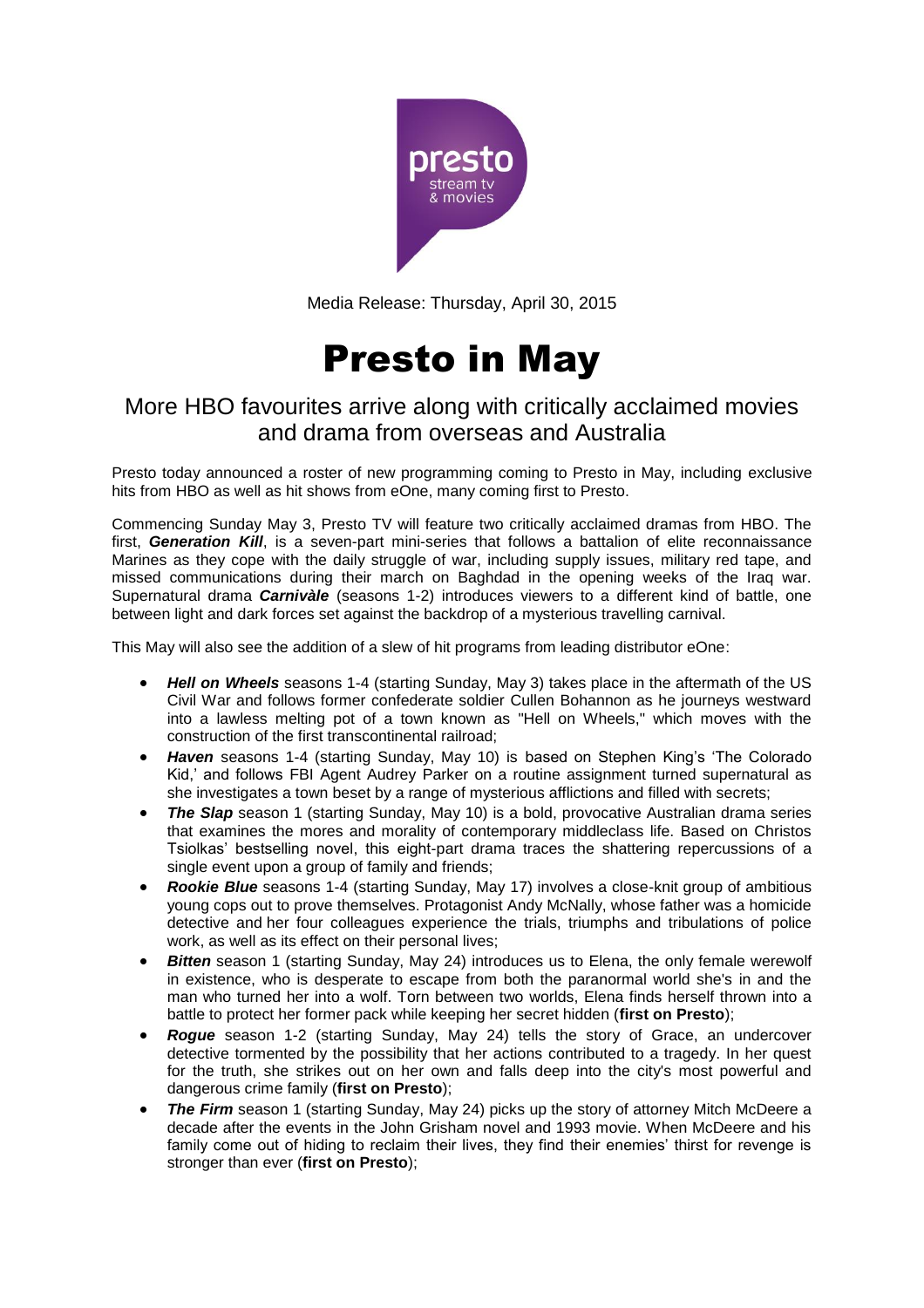*Matador* season 1 (starting Sunday, May 24) chronicles the story of a DEA agent recruited by the CIA to infiltrate a professional soccer team to investigate illicit activities by the team's owner.

Presto also welcomes *Rectify* seasons 1-2 (starting Sunday, May 17). Coming from Sundance TV, Rectify stars Aden Young as Daniel Holden, who spends nearly 20 years on death row for rape and murder before new DNA evidence nullifies his conviction. He returns home, but he's far from welcomed by a town still divided by his alleged crime, and the prosecutor who convicted him determined to reopen the case.

New movies joining Presto in May include the romantic comedy *The Longest Week*, starring Jason Bateman; the hilarious *Walk Of Shame* featuring Elizabeth Banks doing her best to overcome a debaucherous night out and a killer hang over in order to land her dream job; World War 2 epic *Fury* which follows a battle-hardened tank crew on a deadly mission behind enemy lines in a move to strike at the heart of Nazi Germany; *The Skeleton Twins*, a movie that gives new meaning to family as loved ones try and put the pieces of their lives together, accept one another and move on together; and *The Turning*, a collection of short films based on stories by Australian writer Tim Winton.

For new subscribers, Presto is currently offering a free 30-day trial of the Presto Entertainment bundle subscription.

###

### **[www.presto.com.au](http://www.presto.com.au/)**

#### **About Presto**

Presto is powered by Foxtel, one of Australia's most progressive and dynamic media companies. Presto allows Australians to experience great entertainment on demand, for a low monthly subscription fee. Presto is currently available to its subscribers across Windows PCs, Mac, select iPads/ iPhones and select Android tablets/smartphones, select Samsung Smart TVs and via Google Chromecast. Subscribers can visi[t www.presto.com.au/devices](http://www.presto.com.au/devices) to see the full range of supported devices. Subscribers can register up to four compatible devices and watch two devices simultaneously. Presto is unmetered for customers connecting to the service via Foxtel Broadband and Telstra fixed broadband. ISP and data charges will otherwise apply when viewing Presto over mobile networks and via non-Foxtel Broadband or non-Telstra broadband services\*. Presto Movies is owned by Foxtel Management Pty Limited. Presto TV, currently operated by Foxtel, will be a 50-50 joint venture between Foxtel and Seven West Media.

Specially curated selections of the TV and movie titles available on Presto are easily accessed through the 'Collections' feature, with the remaining wealth of constantly updated content on Presto easily discovered through the 'Search' feature. Presto encourages subscribers to check back regularly to discover new content via the Presto Community [\(www.community.presto.com.au\)](http://www.community.presto.com.au/), or to follow us on Facebook [\(www.facebook.com/presto\)](http://www.facebook.com/presto) and Twitter (@presto).

Presto TV features a huge library of subscription on demand television content, bringing together a vast collection of TV shows from quality production houses including HBO, 20th Century Fox, SHOWTIME®, CBS Studios International, Viacom International Media Networks and Hasbro Studios as well as a range of some of the best local content from Foxtel, the Seven Network and ABC Commercial. Presto TV features "complete seasons" of programs available to stream on demand. There is something for all ages with programming covering key genres including drama, comedy, reality and kids and family.

Presto Movies features a constantly updated library of recent blockbusters and old favourites from major and key independent film studios including MGM, NBCUniversal, Paramount Pictures, Roadshow Films, Sony Pictures Entertainment, Twentieth Century Fox, The Walt Disney Company, Warner Bros. Entertainment, Entertainment One Films Australia, ICON, Studiocanal and Transmission Films.

The Presto Entertainment bundle provides subscribers with access to Presto's full TV and movie libraries.

Each of Presto Movies and Presto TV is available for \$9.99 a month. The Presto Entertainment (Movies + TV) bundle is available for \$14.99 a month.

#### **30 day free Presto Entertainment trial**

^Presto is currently offering new customers a free 30 day trial of the Presto Entertainment bundle subscription. To experience all that Presto has to offer for free for 30 days new customers can visit [www.presto.com.au](http://www.presto.com.au/) and sign up today. Offer period commences on Presto registration date. Presto Entertainment monthly subscription fees apply by direct debit from expiry of the 30 day free trial period, unless your subscription is cancelled before the end of the free trial period. Offer is not transferrable or to be used in conjunction with any other offer. Internet, data and a compatible device required. Full Presto T&Cs apply: [www.presto.com.au.](http://www.presto.com.au/) There is no lock in contract so customers keen to stay on as Presto subscribers after the free trial are free to choose between Presto TV or Presto Movies for \$9.99 a month, or continue with a Presto Entertainment TV and movies bundle subscription for \$14.99 a month, with no ongoing commitment\*.

#### **Presto terms and conditions**

\*Presto requires an internet connection, data and a compatible device. Full list of compatible devices available at www.presto.com.au/devices</u>. There is no ongoing subscription commitment, however Credit Card details must be provided at the time of Presto registration for any ongoing direct debit monthly subscription payments that apply. Monthly subscription fees